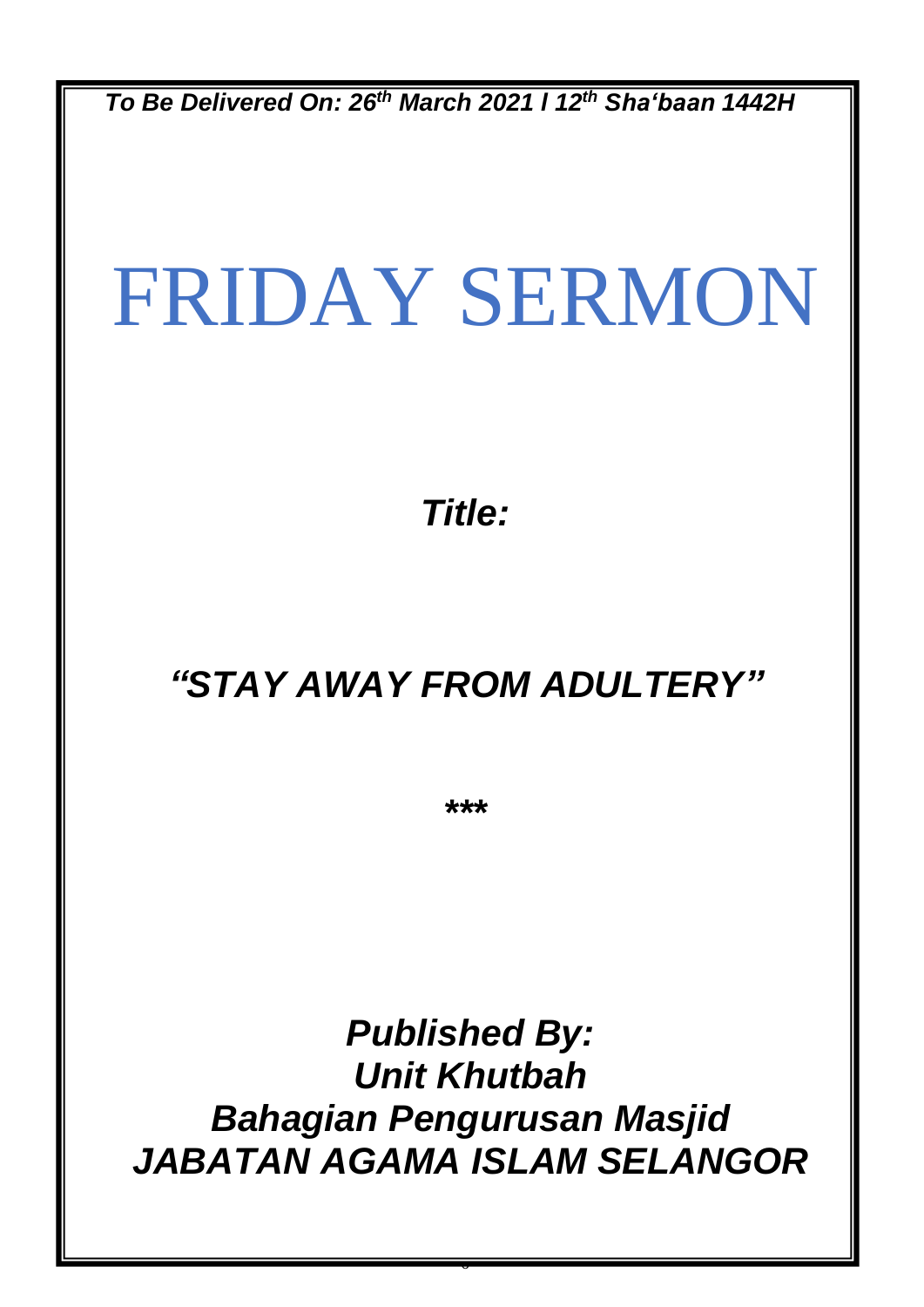

## *"STAY AWAY FROM ADULTERY"*

 $\overline{\phantom{a}}$ اَلْحَمْدُ لِلَّهِ الْقَائِلِ : وَلَا تَقْرَبُواْ ٱلزِّنَىٰٓ ۚ إِنَّهُو كَانَ فَحِشَةً وَسَآءَ ֦֧<sup>֟</sup>  $\overline{\phantom{a}}$ نة<br>ا و<br>و ់<br>ត ش<br>مر  $\frac{1}{2}$ ْ ء  $\tilde{1}$ ا ِ<br>س ر<br>سد ر<br>م و  $\ddot{\ddot{\cdot}$ ة  $\tilde{\cdot}$ ِّحش َٰ  $\ddot{\cdot}$ ف  $\ddot{\cdot}$ ن ر<br>م ۥ َك ه و<br>لم ِ<br>په مَ إِيَّةٍ<br>}<br>إِذْ  $\ddot{\cdot}$ ِ<br>ن ب<br>م بُوا الزَّ **ٔ** و<br>د ِ قْرَ  $\ddot{\mathbf{z}}$  $\ddot{\phantom{0}}$ ن<br>ن َ َل  $\frac{1}{\alpha}$ و ֦֧<br>֡֡֜֜֜֜֜֜֜֜֜֜֜֜֜֜֜֜֜֜֜֜֜<br>׀ ِّيل ب ِ سَبِيلاً (٣٦) الا<br>ا ំ<br>• ً<br>منبع<br>منبع و<br>ا ْ ِ<br>پنج ં<br>ત  $\tilde{\mathbf{r}}$ الا  $\sum_{i=1}^{n}$ ،<br>ا ْ  $\ddot{\mathbf{z}}$ ر<br>ر ِ<br>پ  $\ddot{\phantom{0}}$  $\lambda$ َ

.<br>أَشْهَدُ أَنْ لَّا إِلَهَ إِلَّا اللَّهُ وَحْدَهُ لاَ شَرِيكَ لَهُ وَأَشْهَدُ أَنَّ مُحَمَّدًا ر<br>زار  $\frac{1}{2}$ ً<br>أ ت<br>م  $\frac{1}{2}$ انہ ر<br>زا  $\tilde{\cdot}$  $\overline{\phantom{a}}$  $\frac{1}{2}$  $\frac{1}{2}$ عَبْدُهُ وَرَسُوْلُهُ. اَللَّهُمَّ صَلِّ وسَلِّم عَلَى سَيِّدِنَا مُحَمَّدٍ وَعَلَى آلِهِ ـ  $\overline{\mathbf{1}}$ ِ<br>م  $\tilde{\mathbf{i}}$ ا<br>م ر<br>ر<br>ر ش<br>آا َ .<br>لم  $\frac{1}{\epsilon}$ ់<br>្ و<br>ر  $\ddot{\phantom{0}}$  $\tilde{\cdot}$  $\frac{1}{2}$ و<br>ا ់<br>រ ً<br>م  $\overline{\mathbf{r}}$ ِ<br>م  $\tilde{\cdot}$ <u>لم</u> ر<br>م )<br>ጎ  $\ddot{\phantom{0}}$  $\frac{1}{1}$ و*َص<sub>َ</sub>حْبِهِ <sub>ۦ</sub>* أَجْمَعِيْنَ. ْ  $\ddot{\phantom{0}}$ ់<br>(  $\tilde{a}$  $\tilde{\mathbf{r}}$ 

-<br>أَمَّا بَعْدُ، فَيَا أَيُّهَا الْمُسْلِمُونَ  $\frac{1}{1}$  $\frac{1}{2}$ .<br>و ំ<br>រ  $\tilde{\cdot}$ لة<br>م ِ<br>پنج  $\ddot{\phantom{0}}$ }<br>ለ أَيُّهَا الْمُسْلِمُونَ اِتَّقُواْ اللَّهَ، أُوْصِيكُمْ وَإِيَّايَ بِتَقْوَى ِ<br>اس ُ<br>وُلا<br>•  $\frac{1}{2}$  $\tilde{\phantom{a}}$ ֦֧<u>֦</u>  $\ddot{\phantom{0}}$  $\frac{1}{2}$ ا<br>ا !<br>...  $\tilde{\cdot}$ ر<br>م י<br>י **ہے**<br>' ؗ<br>ا **ہیں** الة .  $\ddot{\phantom{0}}$ ؾڤؤنَ  $\frac{9}{4}$ ا<br>ایر<br>جو ہ<br>ا اللّٰهِ فَقَدْ فَازَ الْمُ  $\ddot{\cdot}$  $\frac{1}{2}$ ْ  $\frac{1}{2}$  $\ddot{\cdot}$ 

قَالَ اللَّهُ تَعَالَى: ِ<br>ا َ  $\ddot{\phantom{0}}$  $\ddot{\mathbf{r}}$ ِ<br>په نُوا اڌّ <u>ہ</u><br>ا ُو<br>و  $\frac{1}{2}$ ام  $\tilde{\epsilon}$ ء ِّينَ یہ<br>۱ ا الَّذِ ِ<br>م ه و<br>د سَ<br>ڊ ۔<br>ج  $\overline{\mathcal{L}}$ ِ<br>د بد ر<br>1 َل ر<br>م اتِّهِّۦ و  $\ddot{\mathbf{z}}$ ق ت و<br>په ِ<br>په قی  $\tilde{\phantom{a}}$ ح ِ<br>آک قُوا اللَّهَ ْ بِ ور  $\ddot{\cdot}$ ون لِّم س و<br>م  $\ddot{\phantom{0}}$ و<br>مم نتُم مَّ و<br>په ِ<br>ج أ  $\frac{1}{c}$ و ِ<br>آ َِّل إ ِ<br>پَ تَمُوثُنَّ إِلَّا وَأَنتُم مُّسۡلِمُونَ ۞ و<br>په و<br>م 2

#### **Dear blessed audience,**

Let us altogether strive to increase our *imaan* (faith) and *taqwa* of Allah *Subhaanahu Wa Ta'aala*, by performing all of His Commands and avoiding all of His prohibitions. May we all become among those that are successful in this world and the Hereafter.

On this noble day, I would like to discuss upon a *khutbah* titled *"Stay Away From Adultery."*

#### **Respected audience,**

<sup>&</sup>lt;sup>1</sup> al-Maa'idah 5:54

<sup>2</sup> Aal-'Imraan 3:102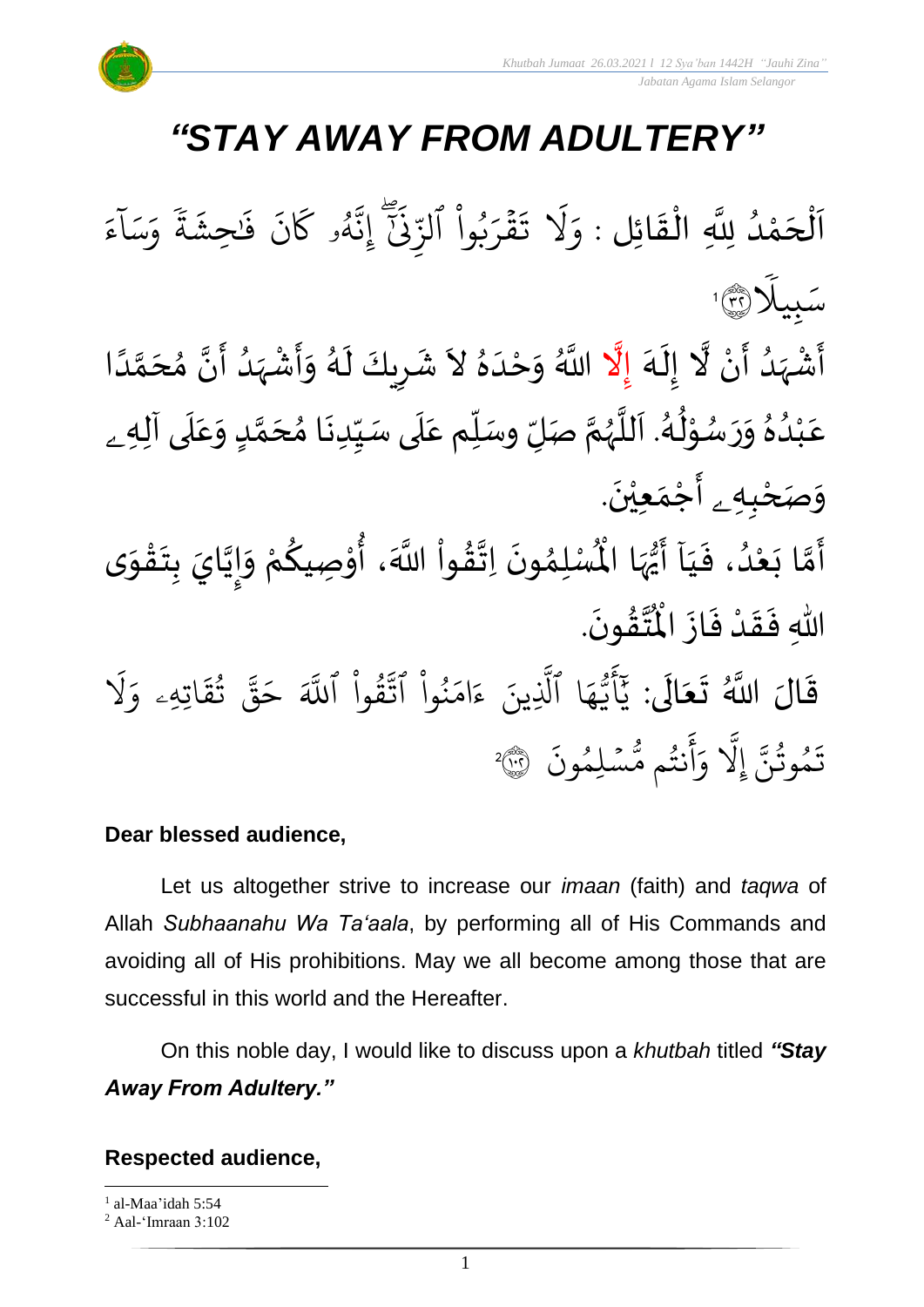

*Zinaa* (adultery) is from among the major sins that is vile and accursed in Islam. This heinous act can cause multitudes of destruction within the society. Allah *Subhaanahu Wa Ta'aala* not only forbade *zinaa* in itself, but also any act or avenue that can lead to it. Allah *Subhaanahu Wa Ta'aala* mentions in verse 32 or soorah al-Israa' that was recited earlier in the sermon (*khutbah*), which means:

### *"And do not approach unlawful sexual intercourse. Indeed, it is ever an immorality and is evil as a way."*

Al-Imaam ibn Katheer explained that Allah *Subhaanahu Wa Ta'aala* had forbade His slaves from committing *zinaa* and even approaching it, as well as committing acts that can lead to it.

*Zinaa* can damage one's *nasab* (lineage) with the birth of a child out of wedlock, it can cause severe diseases such as HIV/AIDS, syphilis and others, it can tear down family institutions that were built on lawful foundations, causing quarrels between spouses, and many more. According to the statistics for registered births, more than 25 thousand illegitimate children were registered with the National Registration Department (JPN) between 2019 and January 2020, including births that are less than six *Qamaariyyah* (lunar) months from the parents' date of marriage.

#### **Dearest audience,**

Since *zinaa* is a major sin in the Sight of Allah *Subhaanahu Wa Ta'aala*, Prophet Muhammad  $\ddot{\mathcal{L}}$  had given stern warning that the actual *zinaa* begins with conversations, unlawful gaze, and imaginations, as well as lustful desire in committing the despicable act, where all are deemed as part of adultery. In the *hadeeth* of Abu Hurayrah *radiyAllaahu 'anh*, Rasulullah <sup>26</sup> said: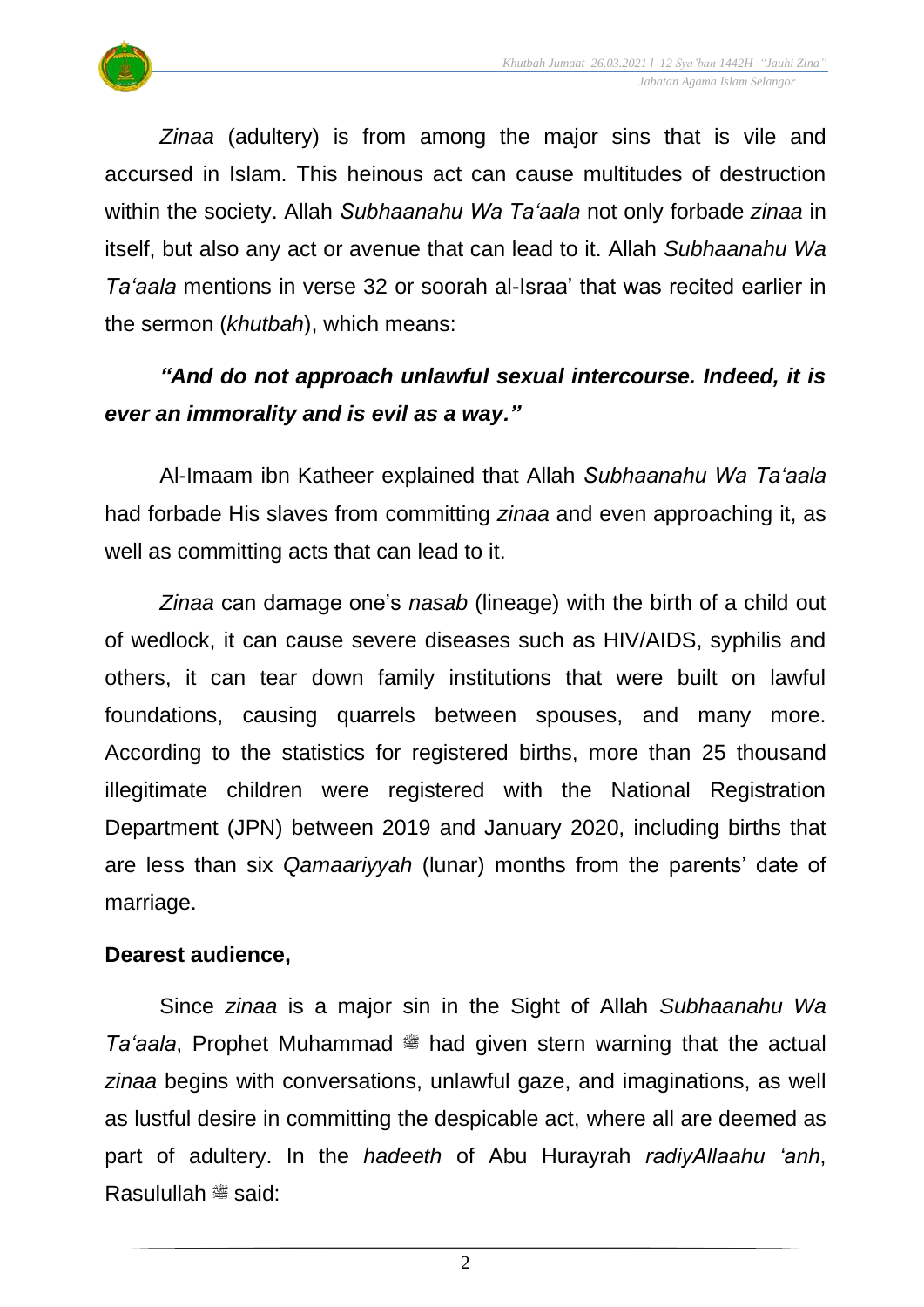

#### $\sim$ إِنَّ اللَّهَ كَتَبَ عَلَى ابْنِ آدَمَ حَظَّهُ مِنَ الزِّنَا، أَدْرَكَ ذَلِكَ لاَ  $\ddot{\cdot}$ ا<br>د  $\ddot{\phantom{0}}$ ْ  $\frac{1}{2}$ ِ<br>پ ز  $\frac{1}{2}$  $\ddot{\phantom{0}}$ و<br>گ ا<br>ا  $\ddot{\phantom{0}}$  $\frac{1}{2}$  $\sim$ ليا ْ  $\frac{1}{1}$ .<br>م  $\ddot{\ }$ ์<br>-<br>-بة<br>\*  $\ddot{\cdot}$  طق ن ْ  $\hat{\mathbf{r}}$ ِ<br>مَحَالَةَ، فَزِنَا الْعَيْنِ النَّظَرُ، وَزِنَا اللِّسَانِ الْمَنْطِقُ، وَالنَّفْسُ ر<br>س  $\ddot{\phantom{0}}$ زِ  $\frac{1}{2}$ **بر**<br>•  $\ddot{\phantom{0}}$ اتا<br>ج ់<br>( ي  $\frac{1}{2}$ ْ  $\ddot{\phantom{0}}$ ز  $\frac{1}{2}$  $\frac{1}{2}$  $\tilde{\mathbf{r}}$  $\overline{\phantom{a}}$  $\frac{1}{2}$ و<br>م ֦֧֦֦֧֝<u>֦</u> ا<br>تار<br>ج  $\frac{1}{2}$ ۔<br>پر تَمَنَّى وَتَشْتَ<sub>بِ</sub>ي، وَالْفَرْجُ يُصَدِّقُ ذَلِكَ كُلَّهُ وَيُكَذِّبُهُ ُ<br>ُ•  $\frac{1}{2}$ َ ُ ์ و<br>گ ہ<br>اد ُ ا<br>اب<br>: <sup>و</sup>  $\frac{1}{\sqrt{2}}$ ُ<br>په ُ ْ ا<br>-<br>• ٠<br>أ  $\frac{1}{2}$  $\mathbf{r}$  $\ddot{\ }$ ْ  $\frac{1}{2}$  $\frac{1}{2}$ لة<br>•  $\frac{1}{2}$  $\frac{1}{2}$

*"Allah has written for the son of Adam his share of adultery which he commits inevitably. The adultery of the eyes is the sight (to gaze at a forbidden thing), the adultery of the tongue is the talk, and the inner self wishes and desires and the private parts testify all this or deny it."*

*(al-Bukhaari)*

To curb the adverse effects of *zinaa*, Allah *Subhaanahu Wa Ta'aala* has decreed severe punishments upon the adulterers. Allah *Subhaanahu Wa Ta'aala* mentions in the 2<sup>nd</sup> verse of soorah an-Noor:

ر<br>1 َل ر<br>م و ٖ ة  $\ddot{\phantom{0}}$ ِ<br>لک ہ<br>1 ِل  $\overline{\phantom{a}}$ ج  $\ddot{\mathbf{z}}$ ة ر<br>ع ئ ا ِّما **ٔ**  $\frac{1}{2}$ ج و<br>نگه و<br>م  $\ddot{\phantom{0}}$ ں<br>س جِدٍ مِّ  $\frac{1}{\alpha}$ و وپہ<br>حما ٱجۡلِدُواْ كُلَّ ُ<br>ا  $\frac{1}{2}$  $\ddot{\cdot}$ ِِّن ف ا ِ<br>په الزَّ َ<br>م و ة ور<br>د  $\frac{1}{1}$ انِّي ِ<br>په الزَّ ِّ یہ<br>ا بِاللَّهِ  $\ddot{\cdot}$ ِّ إِنْ كُنتُمْ تُؤْمِنُونَ ُو<br>په ہ<br>ء و<br>په  $\frac{1}{2}$ و<br>په و ِ<br>آ فِی دِینِ اَللَّٰہِ وو<br>په ة  $\ddot{\cdot}$ ف َ<br>ج أ ِ<br>پ ا ر  $\frac{1}{2}$ اخُذَكُم بِهِمَ و <u>ہ</u> و<br>د َ<br>عِ  $\ddot{\phantom{0}}$ ;<br>ن ِّمنِّنيَ ؤ م ٱل ِّنَ ہ<br>ء و ہ<br>1 ∝<br>مر وو<br>مو ة  $\ddot{\cdot}$ بِ<br>غ  $\tilde{1}$ ا  $\frac{1}{2}$ ا ط  $\frac{1}{2}$ و<br>په و<br>م ِ<br>ا اب  $\ddot{\cdot}$ ذ ِ<br>م دٌ عَ ہ<br>ا  $\frac{1}{4}$ خشهَ<br>مشك  $\ddot{\bullet}$ ِ<br>پ ي ل ہ<br>1  $\frac{1}{\alpha}$ وۡمٖ ٱلۡٱخِرِ ۗ وَ  $\ddot{\phantom{0}}$  $\overline{\phantom{a}}$ ہ<br>1 وَٱلۡيَوۡمِ ٱلۡٱخِرِّ وَلۡيَشۡهَدۡ عَذَابَهُمَا طَآبِفَةٌ مِّنَ ٱلۡمُؤۡمِنِينَ ۞

*"The [unmarried] woman or [unmarried] man found guilty of sexual intercourse - lash each one of them with a hundred lashes, and do not be taken by pity for them in the religion of Allah, if you should believe in Allah and the Last Day. And let a group of the believers witness their punishment."*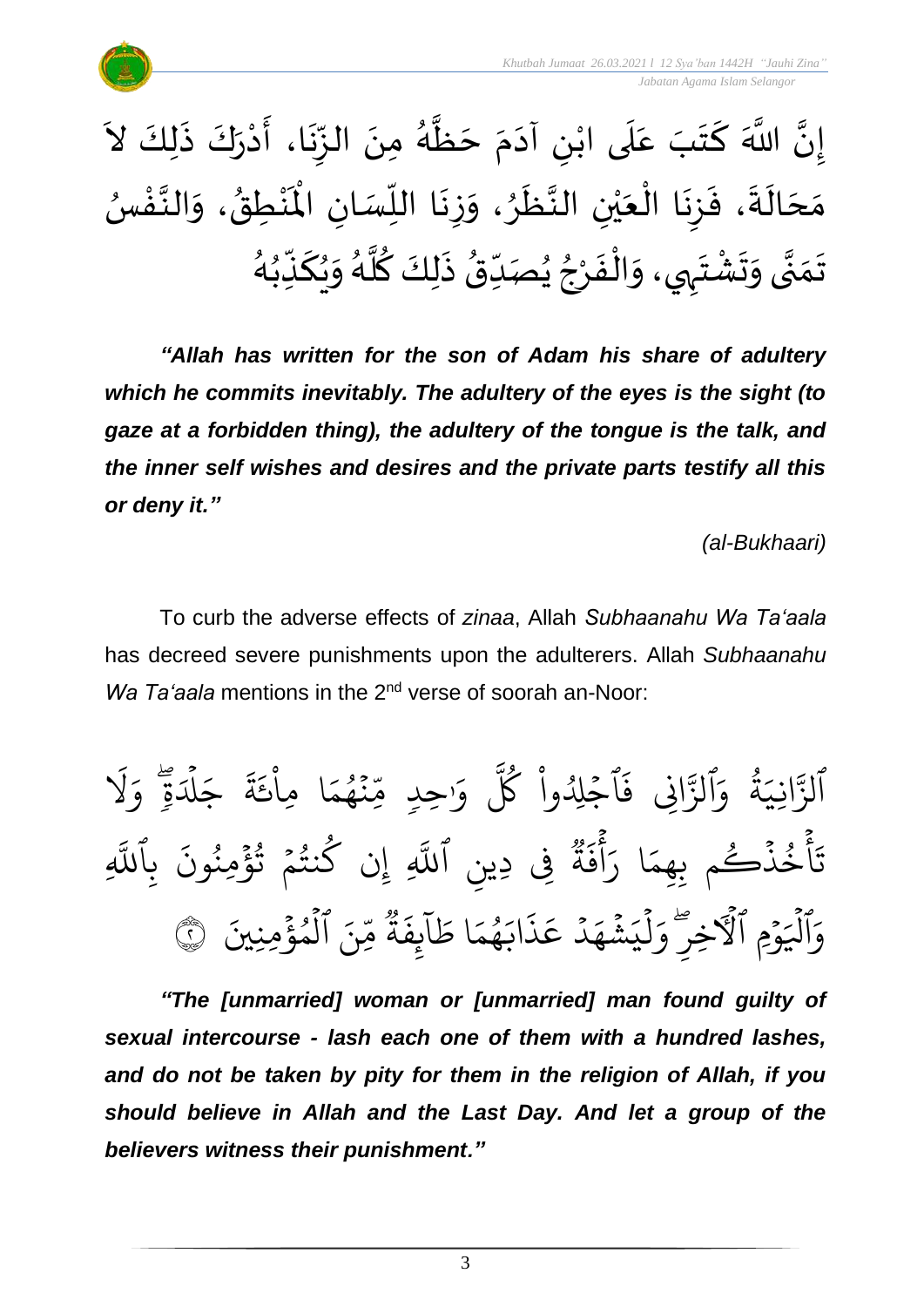

Rasulullah  $\ddot{\mathcal{Z}}$  had also given stern warning to the adulterer, as recorded in another *hadeeth* of Abu Hurayrah *radiyAllaahu 'anh*, where Rasulullah <sup>26</sup> said:

لاَ يُكَلِّمُهُمُ اللَّهُ يَوْمَ الْقِيَامَةِ  $\frac{1}{2}$ َ ْ  $\frac{1}{2}$ י<br>י  $\ddot{\phantom{0}}$ ُر<br>ر<br>ر ๋<br>^ ر<br>ما ์<br>-<br>-ُ<br>پ  $\tilde{\phantom{a}}$  $\frac{9}{4}$ ثَلاَثَةٌ لاَ يُكَلِّمُهُمُ اللَّهُ يَوْمَ الْقِيَامَةِ، وَلاَ يُزَكِّمِهُ، وَلاَ يَنْظُرُ  $\ddot{\mathbf{r}}$  $\tilde{\phantom{a}}$  $\frac{1}{2}$ ْ ֦֕<br>֞  $\ddot{\phantom{0}}$ ُ<br>ُ•  $\sim$  $\frac{1}{2}$ و<br>و ፟<br>፟ ْ  $\overline{\phantom{a}}$  $\sim$  $\tilde{\cdot}$ ْ إِلَيْهِمْ، وَلَهُمْ عَ ່<br>ີ  $\tilde{\mathbf{r}}$  $\frac{1}{2}$ .<br>م ْ ر<br>ر<br>ر  $\tilde{\mathbf{r}}$  $\frac{1}{2}$  $\frac{1}{\sqrt{2}}$ أَلِيمٌ  $\frac{1}{2}$ **و** نَابٌ أَلِيمٌ: شَيْخٌ زَانٍ، وَمَلِكٌ كَذَّابٌ، وَعَائِلٌ  $\ddot{\cdot}$ ِ<br>م  $\tilde{\cdot}$ ٌ زَانٍ، وَمَلِكٌ كَذَّابٌ ان<br>م .<br>- $\frac{1}{2}$  $\frac{1}{2}$ ا<br>ا  $\ddot{\cdot}$ ِ<br>په په مه<br>شيخ ْ  $\frac{1}{2}$ و<br>م وه<br>بر بر <u>۠</u> ك  $\ddot{\ }$ ت ِ<br>سُ ۔<br>م'∕ و<br>ه

*"Three (are the persons) with whom Allah would neither speak, nor would He absolve them on the Day of Resurrection. [Abu Mu'aawiyah added:] He would not look at them and there is grievous torment for them: the aged adulterer, the liar king and the proud destitute."* 

*(Muslim)*

#### **Dear Muslims, blessed guests of Allah,**

Nowadays, *zinaa* is no longer committed in secret. A man who is considered as *"sugar daddy"* can easily obtain the service of a woman known as *"sugar baby"* to commit *zinaa*. Facilitated by technological development, such arrangement can be made through the use of online application such as *Sugarbook*. The application's founder had also claimed that the application boasts 14,000 university students throughout Malaysia whom are registered as *"sugar baby"*. Such predicament exists due to the desire for luxurious living and also in meeting daily financial needs.

Take heed, for *rizq* (sustenance) is to be sought through *halaal* (lawful) means. We must stay away from seeking *rizq* through avenues that are not pleasing to Allah *Subhaanahu Wa Ta'aala*. Everything that we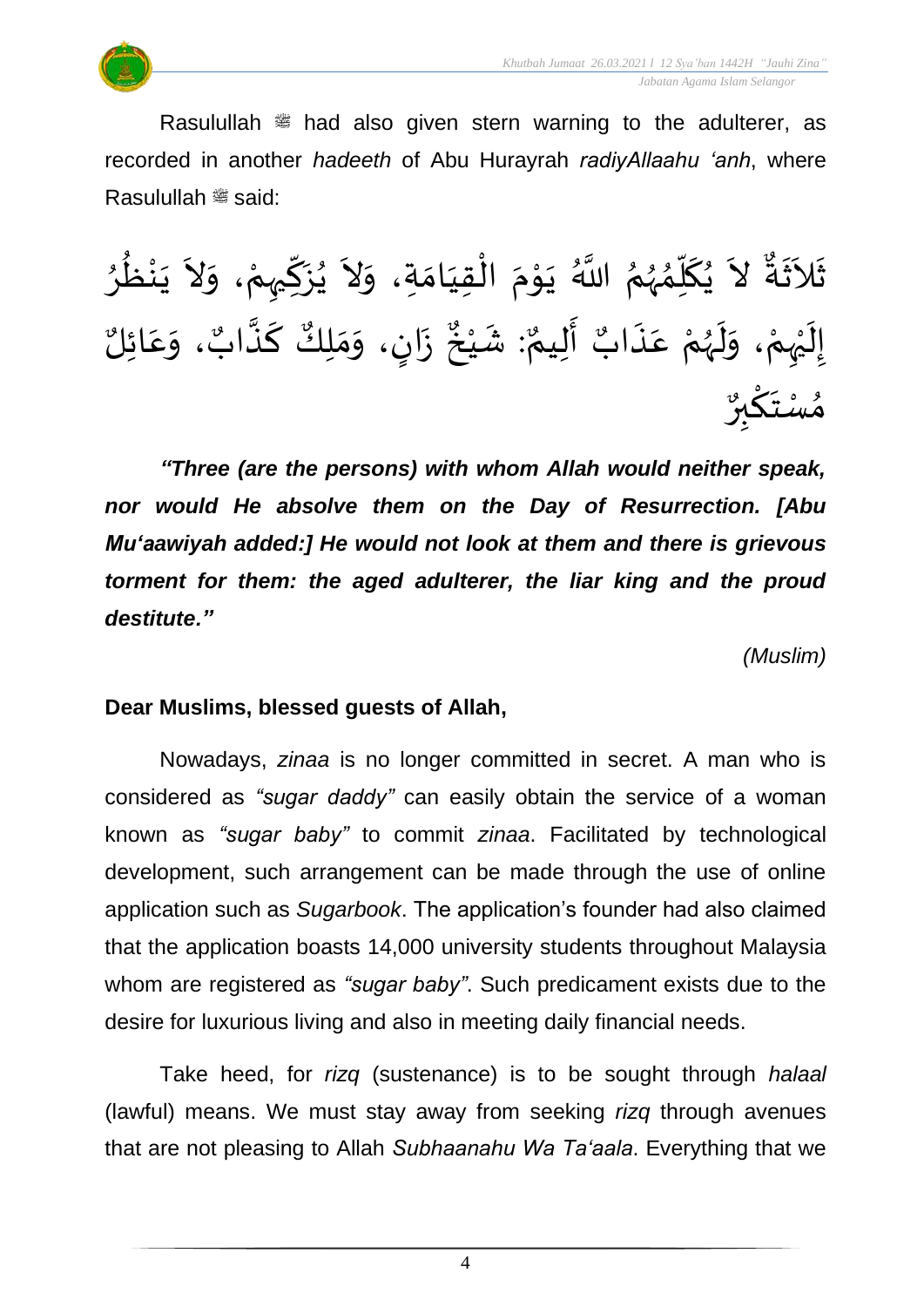

earn will be questioned about in the Hereafter. In the *hadeeth* of Ka'b bin 'Ujrah *radiyAllaahu 'anh*, Rasulullah <sup>22</sup> said:

نَبَتَ مِنْ سُحْتٍ إِلاَّ كَانَتِ النَّارُ أَوْلَى بِهِ  $\frac{1}{2}$ ل ֦֧֦֧֦ َ  $\frac{1}{2}$ ان<br>ب ़<br>-<br>•  $\frac{1}{2}$ المستعمر  $\frac{1}{2}$ ْ ر<br>ر ْ َ  $\frac{1}{1}$  $\ddot{\phantom{0}}$  $\frac{1}{\sqrt{2}}$ إِنَّهُ لاَ يَرْبُو لَحْمٌ ْ  $\tilde{\mathbf{r}}$ بو<br>∙ ۠<br>ٛ  $\ddot{\phantom{0}}$  $\tilde{\phantom{a}}$ و<br>گ بة<br>\*  $\frac{1}{2}$ 

*"There is no flesh raised that sprouts from the unlawful except that the Fire is more appropriate for it."*

*(at-Tirmidhi)*

There are many sources of *rizq* that can be sought in a *halaal* way, as compared with the *haraam* (unlawful). For students in particular, there are a plethora of part-time employment being offered and to benefit from during semester breaks, in meeting daily financial needs. Remember, only Allah *Subhaanahu Wa Ta'aala* Alone is the Best of Providers. Let us beseech Him by obeying all of His Commands and avoiding all of His prohibitions. Allah *Subhaanahu Wa Ta'aala* mentions in verses 2 and 3 of soorah at-Talaaq:

ا ٗ ج ُ<br>م ر<br>ز ة<br>مۇ و مُخَ و<br>م یہ<br>ا ل َّل  $\frac{1}{2}$ ع  $\frac{1}{2}$ ِرِ يَجْ ِ<br>آک قِ اللَّهَ ِ<br>په تة<br>م ِ<br>د ن ي  $\frac{1}{2}$ بر<br>م  $\frac{1}{2}$ وَمَن يَتَّقَّ اللَّهَ يَجْعَلُ لَهُو مُخَرَجًا ۞ َ يمنًى لا و<br>پو ہ<br>،  $\tilde{\phantom{a}}$ ئرُقَهُ مِنْ حَـ ؚ<br>ٛ و<br>لم  $\frac{2}{1}$ ُ .<br>م  $\tilde{\cdot}$ ر<br>يا ر<br>ہ و .<br>و ِّسب  $\ddot{\phantom{0}}$ بر<br>ند  $\frac{1}{2}$ ِ<br>م بِر<br>پچ

*"And whoever fears Allah - He will make for him a way out. And will provide for him from where he does not expect. And whoever relies upon Allah - then He is sufficient for him. Indeed, Allah will accomplish His purpose. Allah has already set for everything a [decreed] extent."*

Allah *Subhaanahu Wa Ta'aala* is Most Forgiving. Let us hasten to repent to Him and return to the Straight Path before it is too late. May our *tawbah* (repentance) be accepted by Him and that we are from among His successful slaves in this world and the Hereafter. Allah *Subhaanahu Wa Ta'aala* mentions in verse 5 of soorah al-Ahzaab: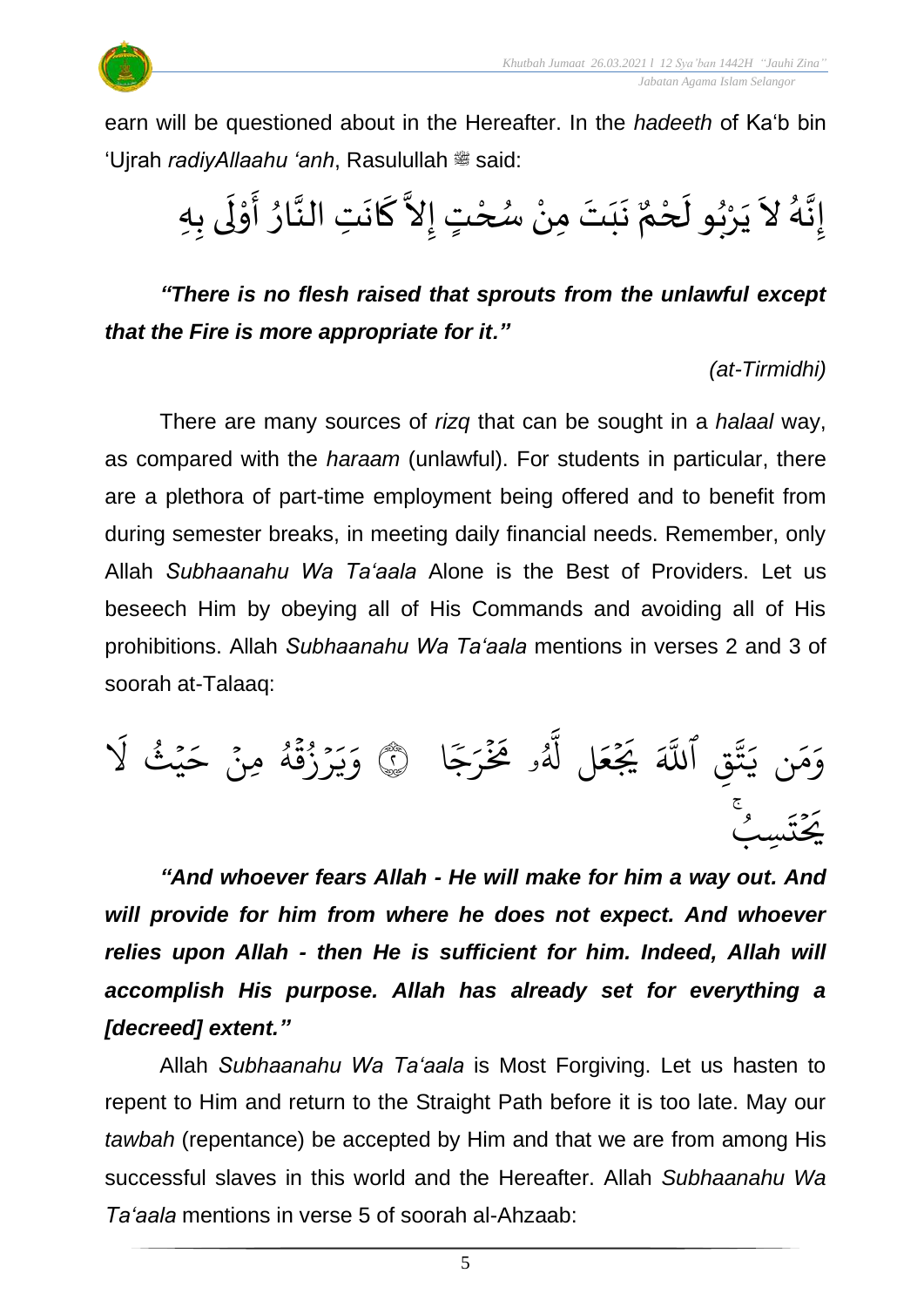

تۡ َ د ى<br>^ ت<br>نم  $\frac{1}{2}$ ع  $\ddot{\cdot}$ ا ت ىد<br>ح ِّكن م َٰ ِ<br>ا ل  $\frac{1}{\alpha}$ اثُم بِهِۦ *وَ* ور ہ<br>ع  $\frac{1}{2}$ خُطَ  $\ddot{\cdot}$ ۔<br>آ آ أ ا  $\frac{1}{2}$ فِّيم وو<br>پ اح  $\ddot{\cdot}$ .<br>يَبْكُمْ جُذَ و  $\frac{1}{2}$ و ر<br>آ  $\mathcal{L}$ ءِ<br>پيسَ عَـ  $\tilde{1}$ ل  $\frac{1}{c}$ و ا  $\frac{2}{3}$ ِّحيم ىر<br>پ ا رَّ ֦֝<br>֝֝֝֝<br>֝֝֝֝֝֝֝֝֝ فُورَ و<br>و  $\ddot{\cdot}$ غ ير<br>آھ اللَّهُ  $\ddot{\cdot}$ ن ر<br>م  $\overline{\mathcal{R}}$ ِرِ<br>ہ قُلُوبُكُمْ وَكَانَ ٱللَّهُ غَفُورًا رَّحِيمًا ۞ ै। अन्य स्थान के साथ स्थान के साथ स्थान के साथ स्थान के साथ स्थान के साथ स्थान के साथ स्थान के साथ स्थान के सा<br>स्थान के साथ स्थान के साथ स्थान के साथ स्थान के साथ स्थान के साथ स्थान के साथ स्थान के साथ स्थान के साथ स्थान ج<br>م و و<br>ا و<br>په

*"And there is no blame upon you for that in which you have erred but [only for] what your hearts intended. And ever is Allah Forgiving and Merciful."*

#### **Dear blessed Muslims,**

To end the *khutbah* this time, let us reflect and derive lessons upon the following:

1. The Muslim *ummah* must have certainty that the prohibition of approaching *zinaa* is a command from Allah that is *waajib* (obligatory) to be obeyed.

2. The Muslims must protect themselves and their family members from plunging into the valley of disobedience such as adultery that is gravely prohibited by Allah *Subhaanahu Wa Ta'aala*.

3. The Muslims must be vigilant with the whispers and temptations of *shaytaan* whom are always enticing mankind into committing evil and wicked act.

و<br>په وذ ع و<br>م ِ<br>ج أ بِاللَّهِ بر<br>آ نَ الشَّيْطَانِ  $\ddot{\cdot}$ َّلل ِّم  $\frac{1}{2}$ يْطَ **ٔ** لن<br>مه الشَّيْطَانِ الرَّجِيمِ ِ<br>سَ الر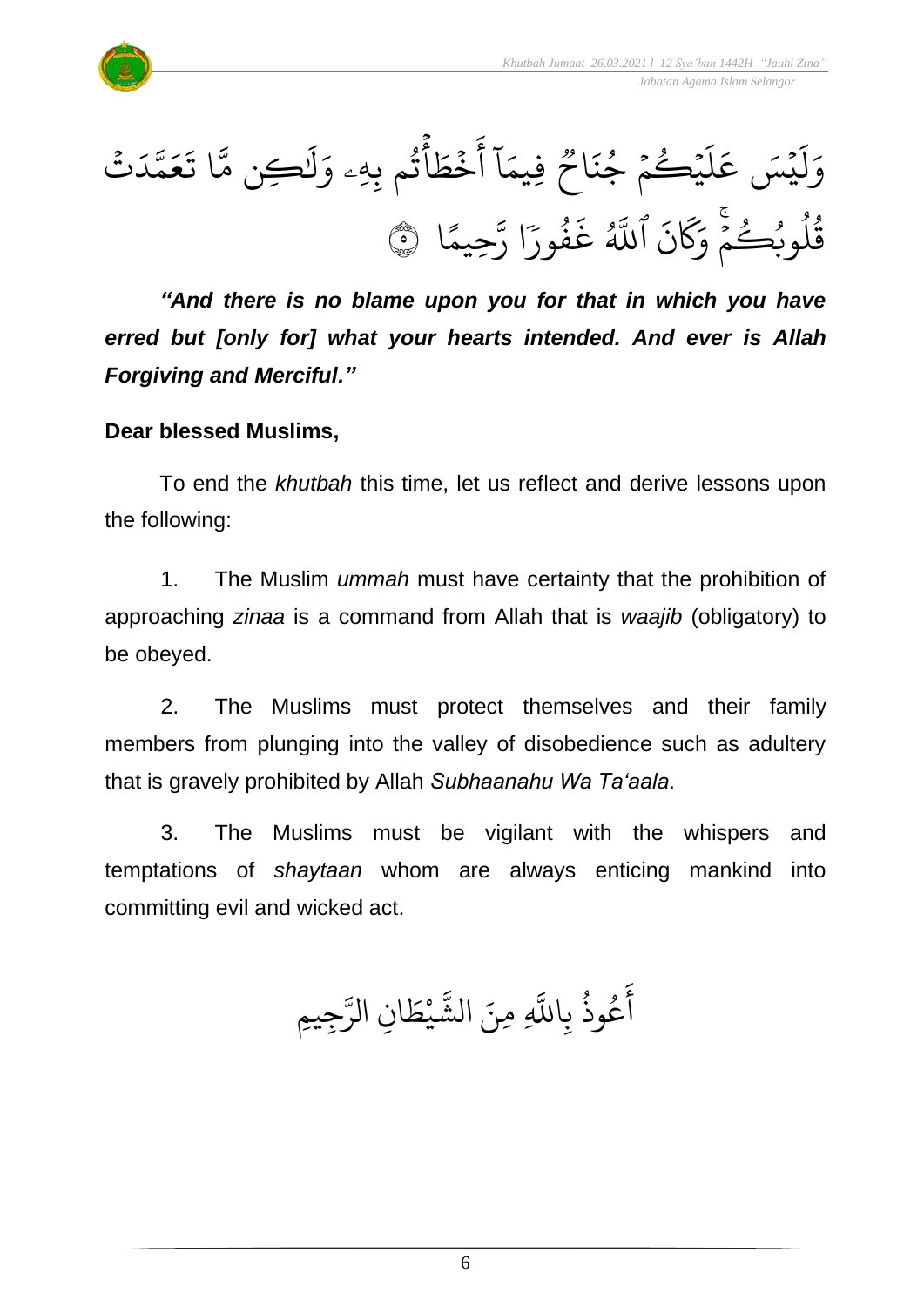

 *Jabatan Agama Islam Selangor*



*"O mankind, eat from whatever is on earth [that is] lawful and good and do not follow the footsteps of Satan. Indeed, he is to you a clear enemy. He only orders you to evil and immorality and to say about Allah what you do not know."*

(al-Baqarah 2:168-169)

ْ بَارَكَ اللّهُ لِيْ وَلَكُمْ فِي الْقُرْآنِ الْعَظِيْمِ، وَنَفَعَنِيْ وَإِيَّاكُمْ َ  $\ddot{\phantom{0}}$  $\ddot{\phantom{0}}$  $\tilde{\cdot}$ ْ َ ֦֧֦֧֦֧֦֧֦֧֦֧֦֧֜֜֜֜֓֓<br>֧ׅׅ֝֜֜֜֜֜֜֜֜֜֜֜֜֜֝֜֜֬֟ ْ  $\frac{9}{4}$ ֦֧֦֧֦֧֦֧֦֧֦֧֦֧֦֧֜֜֜֓֓<br>**֡** ْ <u>و</u>  $\tilde{\mathbf{r}}$  $\frac{1}{2}$ ْ  $\frac{1}{2}$  $\ddot{\phantom{0}}$ ْ ِ<br>م ن<br>• !<br>-<br>- $\tilde{\cdot}$ ์ بِمَا فِيْهِ مِنَ الآيَاتِ وَالنِّكْرِ الْحَكِيْمِ وَتَقَبَّلَ مِنِّيْ وَمِنْكُمْ ْ <u>ل</u> ْ  $\frac{1}{2}$ **ٔ** -<br>-<br>- $\sum$ ن<br>ا  $\frac{1}{2}$  $\frac{1}{2}$  $\tilde{\cdot}$ ֦֧֦֦֧֝<u>֦</u>  $\overline{\phantom{a}}$ ֝֟֝֟֟֟֟֟֟֟֟֜֜֜֕֜֜֜<br>֧֝֜֜<sup>֟</sup>֓֝֟  $\sum$ ؚ<br>م  $\frac{1}{2}$ ์ $\frac{1}{2}$ ِ<br>پُ  $\ddot{\phantom{0}}$ ֦֦֦֦֦֦֝֝֝֝֝֝**֦** . ़<br>१ تِلاوَتَهُ، إِنَّهُ هُوَ السَّمِيْعُ الْعَلِيْمُ ْ  $\frac{1}{2}$ ْ ُ ំ<br>រ ا<br>ما  $\frac{1}{2}$  $\frac{1}{2}$ و<br>گ بة<br>•  $\frac{1}{2}$ .<br>१<br>1  $\ddot{\ }$  $\frac{1}{2}$ <u>ہ</u>  $\tilde{\mathbf{r}}$ ֦֧֦֧֦֧֦֧֦֧֦֧֦֧֜֜֜֜֓֓<br>**֡** ارا<br>∶ِ  $\ddot{\cdot}$  $\frac{1}{2}$ ر<br>ژ ्<br>इ

 $\sum$ أَقُولُ قَوْلِيْ هَذَا وَأَسْتَغْفِرُ اللّٰهَ الْعَظِيْمَ لِيْ وَلَكُمْ وَلِسَاْئِرِ  $\tilde{\cdot}$ ْ  $\frac{1}{2}$ ْ إ ์<br>-<br><del>ค</del> ْ َ ∫<br>∕ ۠<br>؞  $\ddot{\phantom{0}}$  $\frac{1}{2}$  $\overline{a}$ ំ<br>, لمح י<br>י  $\frac{1}{2}$ ر<u>ب</u><br>لْمُسْلِمَاتِ، فَاسْتَغْفِرُ<sub>ُ</sub> ْ  $\frac{1}{2}$  $\frac{1}{2}$  $\frac{1}{2}$ ر۔<br>لْمُسْلِمِيْنَ وَالْمُ  $\frac{1}{2}$  $\ddot{\phantom{0}}$ ់<br>រ الْمُسْلِمِيْنَ وَالْمُسْلِمَاتِ، فَاسْتَغْفِرُوْهُ إِنَّهُ هُوَ الْغَفُوْرُ الرَّحِيْمُ ُ ْ ان<br>م  $\frac{1}{2}$ י<br>י  $\frac{1}{2}$  $\ddot{\cdot}$ ر<br>ا  $\frac{1}{2}$  $\frac{1}{2}$ و<br>گ اتا<br>ج  $\frac{1}{2}$  $\frac{1}{2}$ ֦֧֦֦֝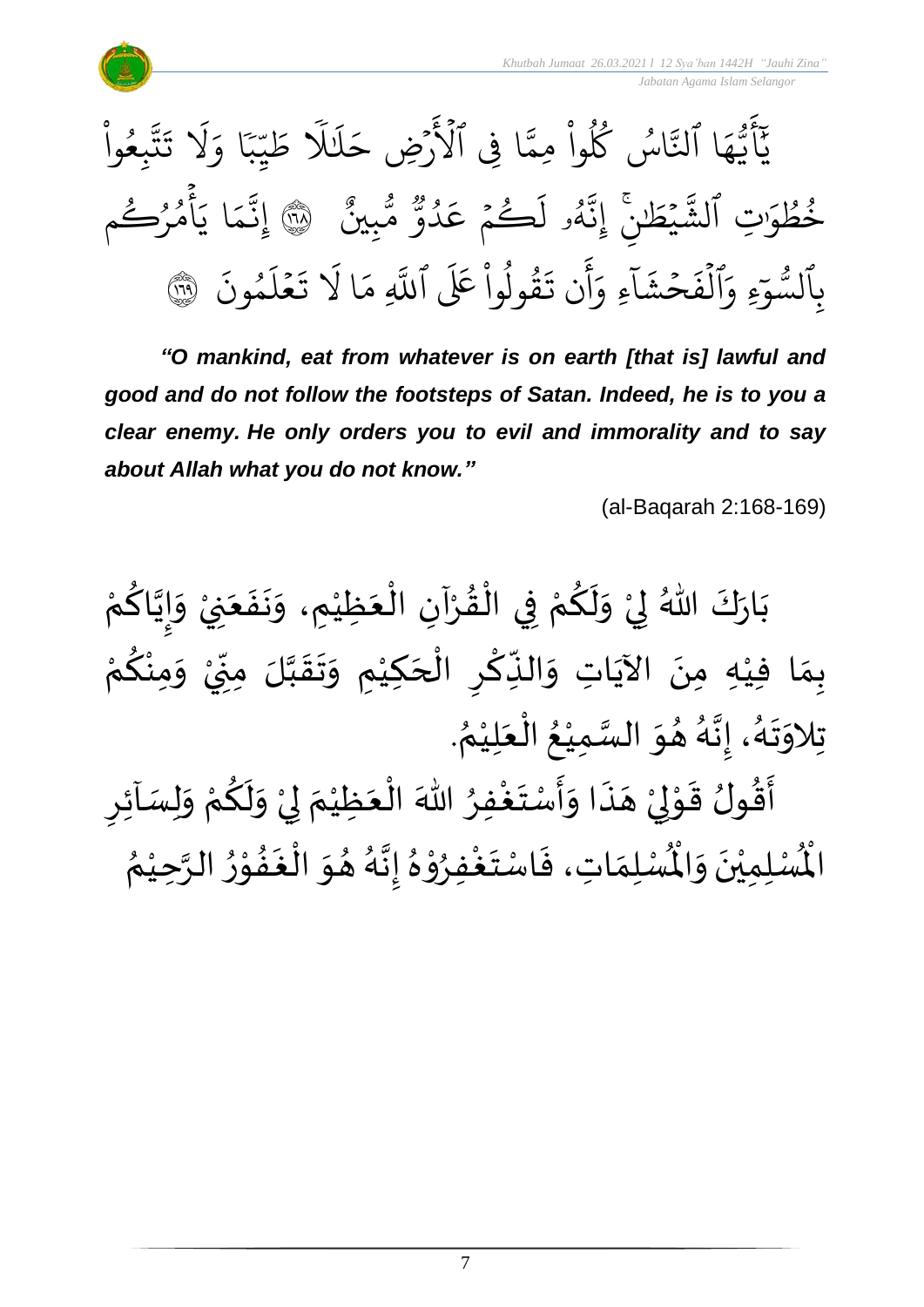

**THE SECOND** *KHUTBAH* للسلمِيْنَ، وَرَزَقَنَا مِنَ الطَّيِّبَاتِ  $\frac{1}{1}$  $\frac{1}{2}$  $\frac{1}{2}$ ان<br>ا  $\ddot{\phantom{0}}$ ्<br>;  $\frac{1}{2}$  $\ddot{\cdot}$  $\frac{1}{2}$  $\tilde{\cdot}$  $\ddot{\phantom{0}}$ ٝ<br>ا اَلْحَمْدُلِلَّهِ الَّذِيْ جَعَلَنَا مِنَ الْمُسْلِمِيْنَ، وَرَزَقَنَا مِنَ الطَّيِّبَاتِ.  $\ddot{\phantom{0}}$  $\ddot{\phantom{0}}$ َ<br>الم َ  $\overline{\phantom{a}}$ ا<br>ا اتا<br>ا و<br>و ំ<br>ត  $\overline{\phantom{a}}$ ْ  $\overline{\phantom{a}}$ ا<br>ا أَشْهَدُ أَنْ لَّا إِلَهَ إِلاَّ اللّهُ وَحْدَهُ لاَ شَرِيْكَ لَهُ، وَأَشْهَدُ أَنَّ ْ ر<br>پنج و<br>ا ر<br>زن ْ ِ<br>پ ै<br>जन्म تا<br>ج ر<br>آم  $\tilde{\cdot}$  $\frac{1}{2}$  $\tilde{\phantom{0}}$  $\frac{1}{2}$ ِ<br>ا  $\tilde{\cdot}$ ا<br>به<br>• -<br>:<br>: بر<br>د  $\frac{1}{2}$ ْ  $\frac{1}{2}$  $\tilde{\cdot}$ ر<br>گ  $\tilde{\mathbf{r}}$ ْ  $\overline{\phantom{a}}$  $\frac{1}{2}$ و<br>و مُحَمَّدًا عَبْدُهُ وَرَسُوْلُهُ. اَللَّهُمَّ صَلِّ وَسَلِّمْ وَبَارِكْ عَلَى سَبِّدِنَا ْ .<br>م ً<br>ا ت<br>م  $\overline{\phantom{a}}$ ر<br>م  $\ddot{\phantom{0}}$  $\frac{1}{1}$  $\frac{1}{2}$ `<br>أ  $\frac{1}{2}$ ر<br>و  $\ddot{\phantom{0}}$  $\frac{1}{2}$ ْ ์<br>ข้  $\overline{r}$  $\tilde{\cdot}$ ن<br>م ر<br>ر<br>ر ا<br>ا  $\overline{\phantom{a}}$ و<br>گ ٍ<br>∲ י<br>י و<br>م  $\frac{1}{2}$  $\frac{1}{2}$  $^{\circ}$ مُحَمَّدٍ وَعَلَى آلِهِ وَصَحْبِهِ وَمَنْ تَبِعَهُمْ بِإِحْسَانٍ إِلَى يَوْمِ <u>ل</u>ے ت<br>م  $\overline{\phantom{a}}$ و<br>م  $\overline{\mathbf{r}}$ ً<br>م  $\tilde{\cdot}$ י<br>י ا<br>با<br>•  $\ddot{\phantom{0}}$ ل  $\frac{1}{2}$ )<br>=<br>= ْ <u>د</u><br>-ْ ر<br>ر  $\frac{1}{2}$  $\frac{1}{2}$ ْ  $\frac{1}{2}$ ์ $\tilde{\cdot}$ ֦֧<u>֦</u> ٔ<br>ا الدِّيْنِ. أَمَّا بَعْدُ، فَيَا عِبَادَ اللّهِ، اِتَّقُواْ اللَّهَ، أُوصِيكُمْ وَإِيَّايَ ′<br>مو ن<br>\*  $\ddot{\phantom{0}}$  $\frac{1}{1}$  $\frac{1}{1}$  $\frac{1}{2}$ و<br>و ْ  $\ddot{\ }$ ت<br>م  $\frac{1}{2}$  $\sum$ ْ  $\frac{1}{\sqrt{2}}$ ن<br>•<br>• !<br>-<br>- $\frac{1}{2}$ .<br>م <u>ل</u> ُ<br>پیدائش<br>نانیا .  $\ddot{\phantom{0}}$ تقوْنَ ֦֧֝֝֝<br>**֧**  $\frac{9}{4}$ ا<br>استقطا<br>جوا ُ<br>مو بِتَقْوَى اللهِ فَقَدْ فَازَ الْمُ  $\ddot{\cdot}$  $\frac{1}{2}$ ْ  $\frac{1}{2}$  $\frac{1}{2}$  $\frac{1}{2}$ ْ  $\ddot{\ }$  $\ddot{\cdot}$ 

#### **Dear blessed Muslims,**

Let us altogether guard ourselves and our families from abominable deeds and disobedience against Allah *Subhaanahu Wa Ta'aala*. At the same time, we will continue to pray so that our country will always remain blessed and protected from all forms of threat, as well as contagions from the Covid-19 pandemic. May it be expunged with effectiveness and cease with immediateness. Let us have certainty that for every darkness, there will surely be light that will illuminate life. For that, let us graciously accept the government's recommendation in the vaccination efforts by registering ourselves through the *MySejahtera* and *Selangkah* applications, as well as other means that will enable us to obtain vaccine shots that have been authorized by the Ministry of Health Malaysia. Moreover, we should not feel angry or doubtful when given the shots while fasting in Ramadaan. Such matter had been meticulously scrutinized and discussed in details, where its ruling of permissibility was reached during the 118<sup>th</sup> Muzakarah Committee Meeting of the National Council for Islamic Affairs (MKI) that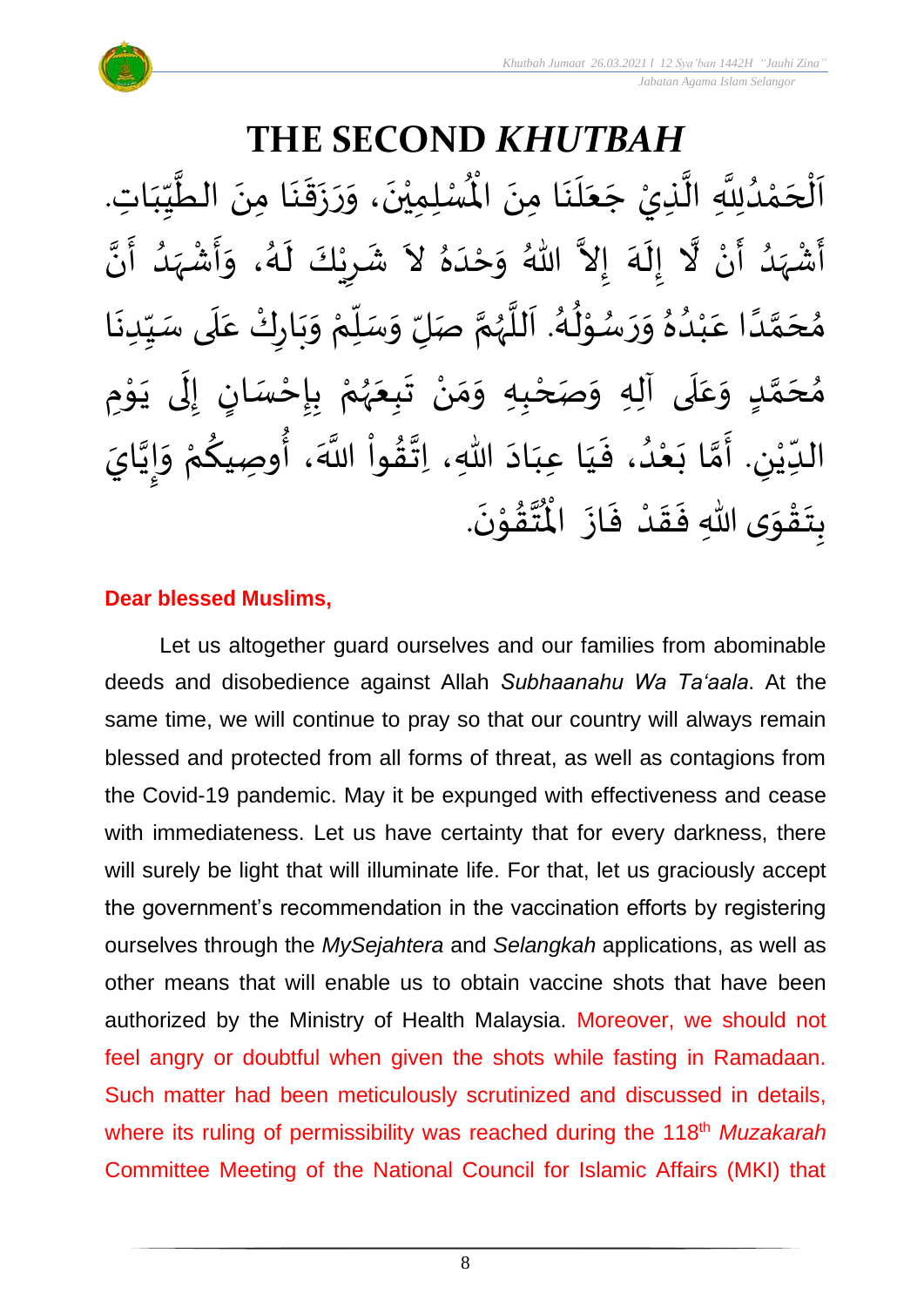

convened on the  $16<sup>th</sup>$  and  $17<sup>th</sup>$  of February 2021 and also the Selangor *Fatwa* Committee Meeting that took place on the 9<sup>th</sup> of March, 2021.

#### **Respected Muslims,**

May we become among the slaves of Allah that are patient while enduring all diseases afflicted, disciplined in adhering to the Standard Operating Procedures (SOP) and the new normal practices in overcoming the Covid-19 pandemic, for the sake of our own safety and the community.

قَالَ اللّٰهُ تَعَالَى : إِنَّ ِ<br>الإ  $\overline{\phantom{a}}$  $\frac{1}{2}$  $\frac{1}{2}$ ِّن ٱ إ ہے<br>آکے للَّهَ وَمَلْيِكْتَهُ و<br>لھ  $\ddot{\phantom{0}}$ ت الم<br>من ِّك ئ ر<br>آ  $\mathcal{L}$  $\frac{1}{2}$ م  $\frac{1}{2}$ وَمَلْيِكَتَهُو يُصَلُّونَ عَلَى ون و<br>ا يُصَلُّونَ عَلَى ٱلتَّبِيِّ ُو لتَّبِّ يَايُّهَا ر<br>م ه و<br>د يت<br>پ ِ<br>اع  $\overline{\mathcal{L}}$ َىد<br>د يَّأَيُّهَا ٱلَّذِينَ ِ<br>آبا َّل  $\frac{2}{3}$ ن*َّيْ*ليمَّ  $\ddot{\phantom{0}}$  $\ddot{\phantom{0}}$ ت ِ<br>ا وا ِّم و ں<br>آ ل ِ بدَ  $\frac{1}{2}$ يَّهِ وَ<sub>َ</sub>  $\ddot{\phantom{0}}$ ر<br>آ  $\mathcal{L}$ ر<br>ح ع وا ؙ<br>; و<br>ا ب<br>نُواْ صَلَّ ْ ُو<br>وُ  $\frac{1}{2}$ ءَامَنُواْ صَلُّواْ عَلَيْهِ وَسَلِّمُواْ تَسۡلِيمًا ۞

اللَّهُمَّ صَلِّ وَسَلِّمْ عَلَى سَيِّدِنَا وَمَوْلاَنَا مُحَمَّدٍ سَيِّدِ الْمُرْسَلِينَ  $\ddot{\phantom{0}}$ ْ ُْ للَّهُمَّ صَلِّ وَسَلِّمْ عَلَى سَيِّدِنَا وَمَوْلاَنَا مُحَمَّدٍ سَيِّدِ الْمُ  $\frac{1}{1}$  $\frac{1}{2}$ <u>ل</u> ة<br>م ِ<br>ا  $\frac{1}{2}$  $\overline{\phantom{a}}$ ्<br>बाह्य प्राप्त का प्राप्त का प्राप्त का प्राप्त का प्राप्त का प्राप्त का प्राप्त का प्राप्त का प्राप्त का प्राप्त का प्राप्त का प्राप्त का प्राप्त का प्राप्त का प्राप्त का प्राप्त का प्राप्त का प्राप्त का प्राप्त का प्र ֦֦֝<br>**֝**  $\frac{1}{2}$  $\frac{1}{2}$ ا<br>بالمحال  $\frac{1}{1}$ ۔<br>آ  $\frac{1}{2}$ ْ .<br>ا  $\overline{r}$  $\frac{1}{2}$ انا<br>م و<br>ر ا<br>ا وَارْضَ اللَّهُمَّ عَنْ أَصْحَابِهِ وَقَرَابَتِهِ وَأَزْوَاجِهِ وَذُرِّيَّاتِهِ ا<br>تا  $\frac{1}{2}$ ر<br>( ا<br>بال<br>:  $\frac{1}{2}$  $\frac{1}{2}$ ْ  $\frac{1}{2}$  $\frac{1}{2}$  $\frac{1}{2}$  $\frac{1}{2}$  $\frac{1}{2}$  $\frac{1}{2}$ َ ا<br>ج ْ  $\frac{1}{2}$ ن<br>م ر<br>ر المستعمل  $\frac{1}{2}$  $\ddot{\phantom{0}}$ أَجْمَعِيْنَ. ْ  $\frac{1}{2}$ ֦֧<u>֦</u>  $\frac{1}{2}$ 

ر<br>ؤم ់<br>: ُْ ِ<br>لْمُسْلِمَاتِ وَالْمُ  $\frac{1}{2}$  $\frac{1}{\sqrt{2}}$ ِ<br>اَللَّهُمَّ اغْفِرْ لِلْمُسْلِمِيْنَ وَالْمُسْلِمَاتِ وَالْمُؤْمِنِيْنَ وَالْمُؤْمِنَاتِ  $\frac{1}{2}$  $\ddot{\phantom{0}}$ ់<br>**រ** ,<br>ለ ֦֧֦֧֦֧֦֧֦֧֦֜֜֓֓֟ ْ ن<br>م ر<br>ر<br>ر ا<br>آ  $\mathbf{r}$  $\ddot{\phantom{0}}$ ់<br>: ُْ نيْنَ وَالْمُ  $\tilde{\cdot}$  $\ddot{\phantom{0}}$ ْ ـــ<br>م<br>م الْأَحْيَاءِ مِنْهُمْ وَالأَمْوَاتِ، إِنَّكَ سَمِيْعٌ قَرِيْبٌ مُجِيْبُ الدَّعَوَاتِ َ ֦֧<u>֦</u> ْ بو<br>زړ ْ  $\frac{1}{2}$ י<br>ה ں<br>ج  $\ddot{\ }$ .<br>م ان<br>ا ُ ֦֧֦֧֦֧֝<u>֚</u>  $\frac{1}{2}$ ه<br>د ا قَرِرْ  $\overline{\phantom{a}}$  $\ddot{\ddot{\cdot}}$ ٌ ، إِنَّكَ سَمِيْعٌ ْ ن<br>•<br>•  $\frac{1}{2}$ وَيَا قَاضِيَ الْحَاجَاتِ. اَللَّهُمَّ أَعِزَّ الْإِسْلاَمَ وَ  $\overline{\phantom{a}}$ ֦֧֦֧֦֧֦֧֦֧֦֧֦֧֦֧֟֓֓<br>**֧**  $\overline{a}$ ֦֧֝֝<br>֦֧֦֦֝֝֝֝֝֝֝֝֝֜֝֝֝֝֝֝֝֝<br>֝֝֝**֟**֟֝֝  $\frac{1}{2}$  $\frac{1}{2}$ ر<br>آ ة<br>أ ر<br>ر ن<br>م  $\frac{1}{2}$ ا<br>به<br>۱ ا<br>م  $\tilde{\phantom{a}}$ ر<br>د  $\tilde{\cdot}$  $\ddot{\hat{}}$ الْمُمْلِمِيْنَ، وَأَهْلِكِ ّ<br>م ْ ي  $\ddot{\phantom{0}}$  $\overline{1}$ י<br>**י** ا<br>با  $\tilde{\cdot}$ ّ<br>ا<br>ا ؙ*ۺ۠*ڔؚڮؽ۠*ڹؘ* وَدَمِّرْ  $\frac{1}{\lambda}$  $\sim$  $\tilde{ }$  $\ddot{\phantom{0}}$ ْ  $\sum$ ْ  $\frac{1}{\sqrt{2}}$ ُبْتَدِعَةً وَالْمُ  $\frac{1}{2}$  $\ddot{=}$ ِ<br>م  $\ddot{\ }$ ْ  $\ddot{\bm{r}}$ الْكَفَرَةَ وَالْمُبْتَدِعَةَ وَالْمُشْرِكِيْنَ وَدَمِّرْ أَعْدَاءَكَ أَعْدَاءَ الدِّيْنِ. ์ $\tilde{\cdot}$  $\frac{1}{2}$  $\frac{1}{2}$  $\frac{1}{2}$ ์<br>-<br>-بـــ<br>1 ڔ ْ  $\frac{1}{1}$  $\frac{1}{2}$ ا<br>ا<br>ا ۔<br>م ֝<br>֡֜֜֜ َ<br>و  $\frac{1}{2}$ ا<br>-<br>ا ِ<br>م  $\overline{\phantom{a}}$ .  $\ddot{\phantom{0}}$ وَانْصُرْنَا عَلَى الْقَوْمِ الْكَافِرِيْنَ ْ  $\overline{2}$ ์<br>-<br>-ّ<br>أ  $\frac{1}{2}$ י<br>י  $\frac{1}{2}$ ّ<br>أ  $\overline{\phantom{a}}$ ِ<br>م  $\ddot{\phantom{0}}$ ْ **ہ** ់<br>•  $\frac{1}{2}$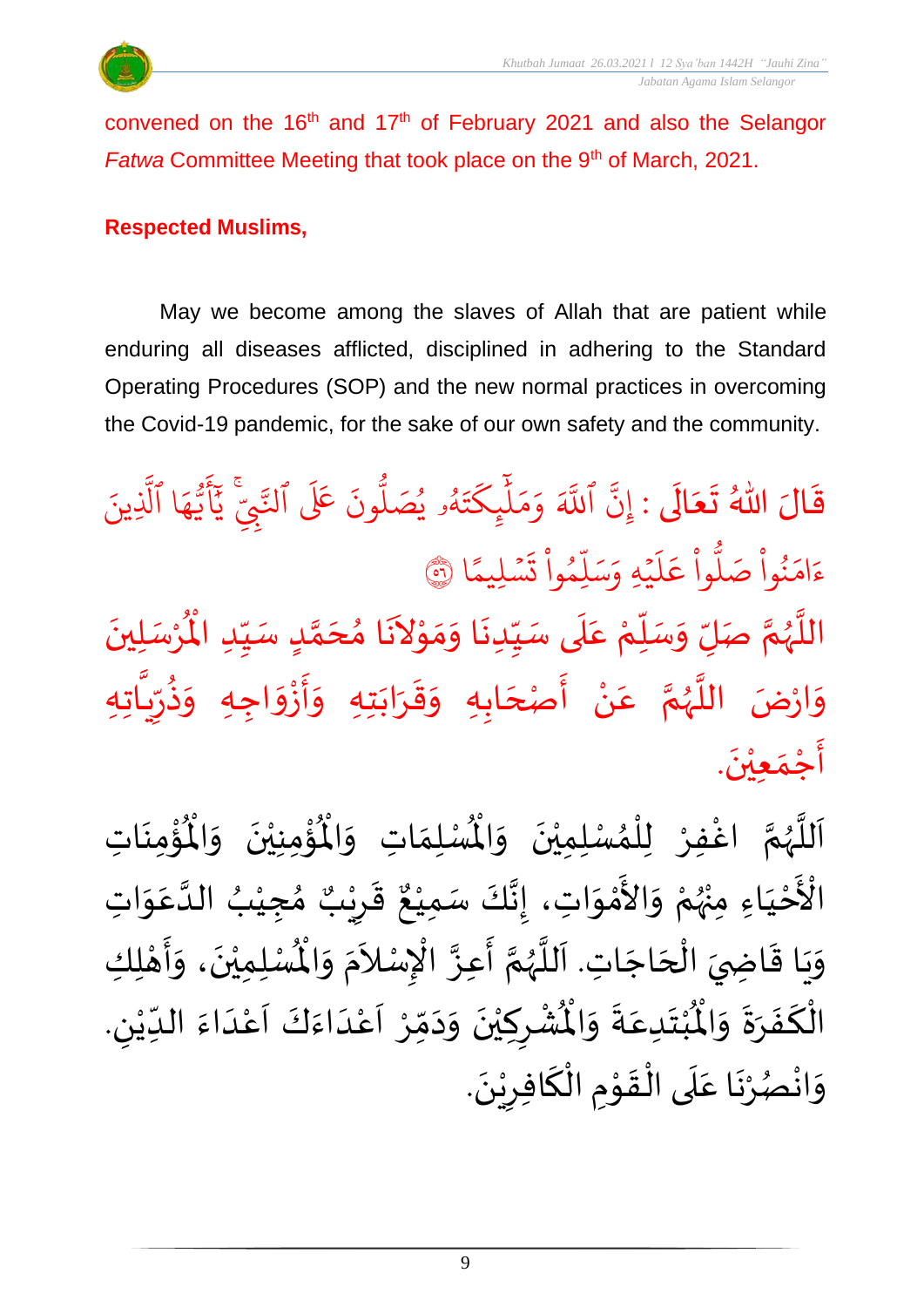

اَللَّهُمَّ إِنَّا نَسْأَلُكَ وَنَتَوَسَّلُ إِلَيْكَ بِنَبِيِّكَ الأَمِيْنِ، وَنَسْأَلُكَ  $\frac{1}{1}$  $\frac{1}{2}$ <u>لم</u><br>:  $\ddot{\phantom{0}}$ <u>د</u><br>: ំ<br>រ  $\tilde{\mathbf{r}}$  $\frac{1}{2}$ ا<br>ما  $\frac{1}{2}$  $\ddot{\phantom{0}}$  $\ddot{\phantom{0}}$  $\frac{1}{2}$ ُمُ<br>اُ∱  $\sum_{i=1}^{n}$  $\ddot{\phantom{0}}$ ا<br>با<br>:  $\frac{1}{2}$ ن<br>م ر<br>ر<br>ر ا<br>آ  $\mathbf{r}$ َ<br>ج ُ<br>اُ∱  $\sum_{i=1}^{n}$  $\ddot{\phantom{0}}$  $\tilde{\cdot}$ ْ  $\ddot{\phantom{0}}$ .<br>بِأَسْمَآئِكَ الْحُسْنَى، وَصِفَاتِكَ الْعُظُمَى، أَنْ تَحْفَظَ بِعَيْنِ و<br>م ْ  $\frac{1}{2}$  $\frac{1}{2}$ <u>د</u><br>: ر<br>م ֦֧֦֧֦֧֦֧֦֧֦֧֦֧֦֧֧֦֧֦֧֦֧֦֧֦֧֦֧֦֝֝֟֓֓֜֓֓֟֓֓֟֓֓֟֓<br>**֧**  $\frac{1}{2}$ ֦֧֦֧֦֧֦֧֦֧֦֧֦֧֦֧֜֜֓֓֟֓<br>֧ׅׅ֝֜֜֜֜֜֜֜֜֜֜֜֜֜֜֝֜֜֬֟  $\ddot{\cdot}$  $\frac{1}{2}$ ْ ي َ  $\frac{1}{\sqrt{2}}$  $\ddot{\cdot}$  $\frac{1}{2}$ ْ  $\sum_{i=1}^{n}$ ر<br>عِنَايَتِكَ الرَّبَّانِيَّةِ، وَبِحِفْظِ وِقَايَتِكَ الصَّمَدَانِيَّةِ، جَلاَلَةَ مَلِكِنَا  $\ddot{\phantom{0}}$  $\ddot{\phantom{0}}$ ان<br>ا ن<br>م<br>۱ انہ<br>م  $\tilde{\phantom{0}}$ ان<br>ا  $\frac{1}{1}$  $\frac{1}{2}$ اتا<br>مر  $\ddot{\phantom{0}}$  $\frac{1}{2}$ ້<br>: ر<br>خ  $\frac{1}{2}$  $\ddot{\cdot}$ ِ<br>پ  $\ddot{\phantom{0}}$  $\frac{1}{2}$  م ظ ع ر<br>آباد  $\frac{1}{2}$ ر<br>مو الْمُخَطَّمِ، سُلْطَان سلَاغُور، سُلْطَان شَرَفُ الدِّين ادريس شاه ر<br>م ر<br>أ و<br>م }<br>፟**፟**  $\frac{1}{\sqrt{2}}$ ُ  $\frac{1}{2}$ ر<br>م ֦֧֦֧֦ ٍ<br>م  $\sim$ الحاج ابن المرحوم سُلْطَان صَلاَحُ الدِّين عبد العزيز شاه  $\ddot{\cdot}$ ا<br>أ و<br>ر  $\frac{1}{2}$ ُ الحاج. اَللَّهُمَّ أَدِمِ الْعَوْنَ وَالْبِدَايَةَ وَالتَّوْفِيْقَ، وَ  $\frac{1}{2}$  $\ddot{\cdot}$  $\ddot{\phantom{0}}$ ا<br>ا ้<br>≀<br>๎  $\frac{1}{2}$  $\ddot{\phantom{0}}$ ់<br>់  $\frac{1}{2}$ ْ  $\frac{1}{2}$ َ انا<br>م ر<br>ر ا<br>ا ،<br>آ  $\ddot{\cdot}$ .<br>الصّحّةَ ن<br>م  $\frac{1}{2}$  $\ddot{\phantom{0}}$ ْ י<br>י انا ى<br>وَالسَّلامَةَ مِنْكَ، لِوَلِيِّ عَهْدِ سلاڠُورِ، تَعْكُو أَمِيرِ شَاه اِبْنِ ٝ<br>ٛ<br>ٛ .<br>م ม<br>"  $\frac{1}{2}$ لم  $\frac{1}{2}$ ْ  $\ddot{ }$  $\frac{1}{2}$ ا<br>ما  $\frac{1}{2}$ }<br>፟**፟** ْ  $\frac{1}{2}$ ֝֝֝֝֝֝֝֟֝֝֝֝֝֝֝֝<br>֧֝֝֝֝֝֝֝֝֝֝<br>֧֝֝֝֝֝֝֝֝֝ السُّلْطَان شَرَفُ الدِّين ادريس شاه الحاج، فِيْ أَمْنٍ وَصَلاََ ۔<br>س ُ ِرِ ์<br>ิ์ ٝ<br>ا ر<br>سر<br>سر  $\frac{1}{2}$ ْ َ  $\frac{1}{2}$ )<br>إ י<br>י  $\sum_{i=1}^{n}$ ।<br>त م<br>ح<br>ح للَّهُمَّ أَطِلُّ ا<br>:<br>: تا<br>م َ<br>وفي<br>وفي سم<br>تار<br>ا  $\overline{\phantom{a}}$ وَعَافِيَةٍ بِمَنَّكَ وَكَرَمِكَ يَا ذَاالْجَلالِ وَالإِكْرَامِ. اَ  $\ddot{\phantom{0}}$ ا<br>د  $\frac{1}{2}$  $\overline{\phantom{a}}$ ا<br>أ  $\ddot{\cdot}$  $\ddot{\phantom{0}}$ ์<br>-<br>- $\frac{1}{2}$  $\frac{1}{2}$  $\frac{1}{2}$  $\frac{1}{2}$  $\frac{1}{2}$ َ .<br>م  $\frac{1}{2}$ رَ ់<br>< ه<br>لم و<br>م و<br>ڪ  $\tilde{\phantom{a}}$ الْبِلاَدِ، وَ ֦֧֦֧֦֧֦֧֝<u>֦</u> ا<br>ا لِحَيْنِ لِلْمُوَظَّفِيْنَ وَالرَّعِيَّةِ وَ ان<br>ا اتا<br>ا ์  $\ddot{\phantom{0}}$ ់<br>រ ا<br>ا  $\frac{1}{2}$ ๋<br>ለ ់<br>( ់<br>ព ي  $\overline{\phantom{a}}$ صْ ا م  $\frac{1}{2}$  $\frac{1}{2}$ م  $\frac{1}{2}$ و<br>ها ֧֞֟<u>֚</u> غ .<br>ا  $\sum_{i=1}^{n}$ بلآ  $\tilde{\cdot}$ م<br>م مَقَاصِدَهُمَا لِطَرِيقِ الْهُدَى وَالرَّشَادِ. ر<br>ر<br>ر ֦֧֦֧֦֦֧֦֧֦֧֦֧֦֝֜֜֓֓֟֓֟֓֟֓֟֓<br>֧֜֜֜֜֜֜֜֜**֓** Ï  $\overline{\phantom{a}}$  $\frac{1}{\epsilon}$  $\frac{1}{2}$  $\frac{1}{2}$ َ  $\frac{1}{2}$  $\frac{1}{2}$ ្រ  $\tilde{\cdot}$ 

O Allah, You are the Lord that is All Mighty, we are grateful to You for having bestowed upon us *rahmah* and blessings upon this state that continues to prosper and progress, and that its residents remain united, under the auspices and leadership of our Ruler as the Head of Islamic affairs in this state.

O Allah, grant us guidance in performing the five obligatory prayers in congregation, fulfilling *zakaat* through Selangor *Zakaat* Board (LZS), and give away our wealth through *Perbadanan Wakaf Selangor* (Selangor Endowment Corporation) and *Tabung Infak Jariah Umat Islam Selangor* (TIJARI, Selangor Continuous Charity for Muslims Fund), and to the